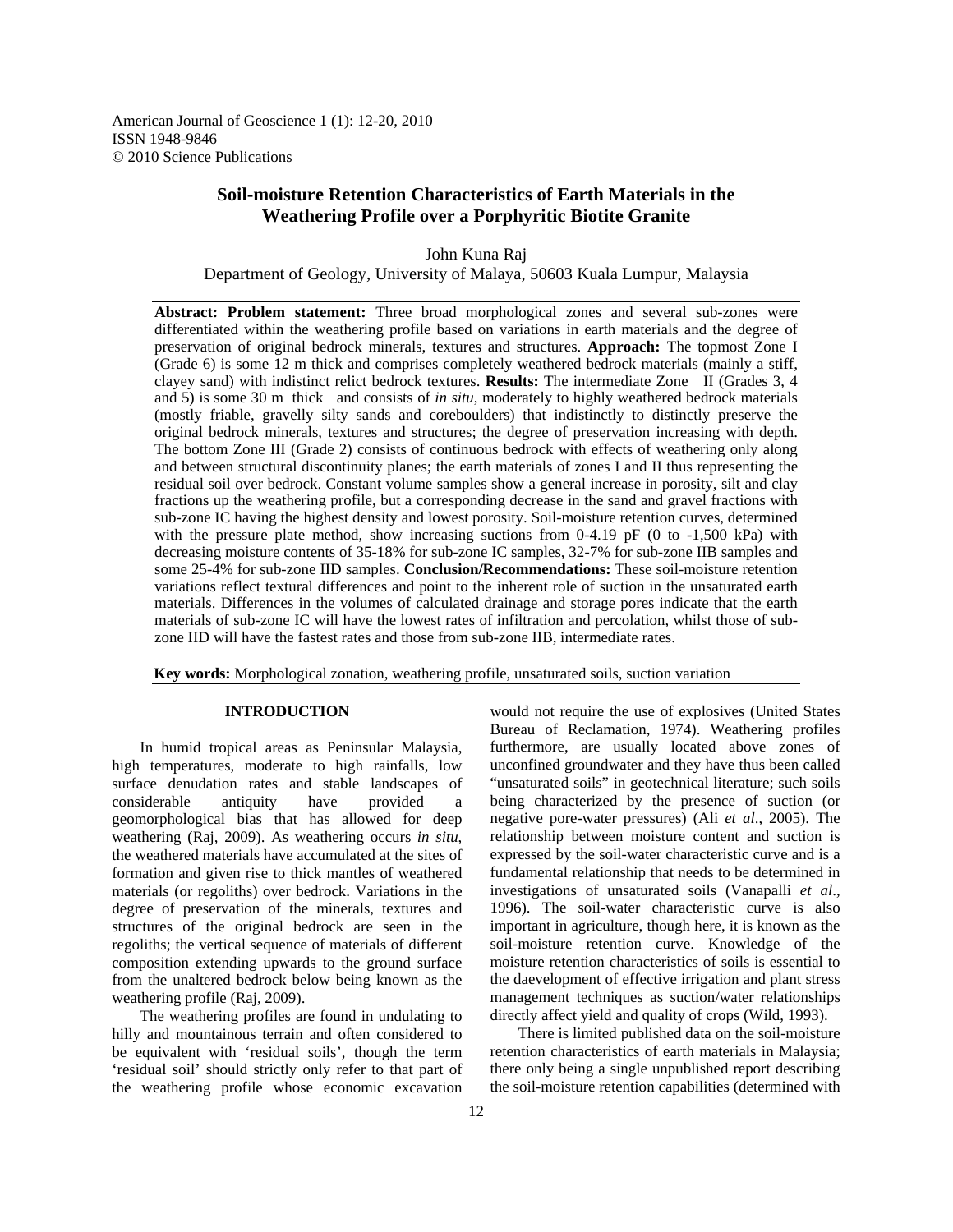the pressure plate method) of samples from saprolites (morphological sub-zone IC) over weathered granite, schist, slate and basalt in Peninsular Malaysia. The soilwater characteristic curve (determined with a modified Rowe Cell) of a sandy clay sample from sub-zone IC of the weathering profile being discussed was presented in an unpublished thesis and also shown in a later published research (Mohamed *et al*., 2006). In the published research (Mohamed *et al*., 2006), results of a series of direct shear tests with fixed suction were presented and it was concluded that suction plays a role in increasing the shear strength of unsaturated soil; there being a non-linear failure envelope due to the non-linear soil-water characteristic curve.

 There is also limited published data on the soilwater retention characteristics of earth materials in neighboring, humid tropical areas. A single published study, that discusses the soil-water characteristic curves of 'residual soils' over the sedimentary Jurong Formation and Bukit Timah Granite of Singapore Island, has concluded that the depth of weathering did not have a consistent effect on both sets of curves, though soils over the Granite had a wider range of pore sizes (Agus *et al*., 2001). Several multi-variate empirical equations using a number of basic soil properties to estimate the soil-water characteristic curves of Singapore residual soils were also proposed in this study (Agus *et al*., 2001).

 Published literature on topics related to soilmoisture retention characteristics of earth materials in Malaysia include a study that discusses the modifications to the standard shear box that allowed the testing of samples in unsaturated conditions (Bujang *et al*., 2005). Results of a series of direct shear tests with fixed suction on Grade VI weathered materials from morphological sub-zone IC of the weathering profile being discussed were presented and it was concluded that the shear strength of the samples increased with an increase in applied suction (Bujang *et al*., 2005). Another published study described the response of suction to rainfall at the weathering profile being discussed; this profile being termed "an unsaturated residual soil slope of weathered granite" (Bujang *et al*., 2005).

 In this study, the morphological zonation of the weathering profile over the porphyritic biotite granite bedrock is first discussed in order to define the various earth materials, as well as indistinctly to distinctly preserved minerals, textures and structures of the original bedrock, present at different levels. Variations in index properties of the earth materials are investigated through the collection of constant volume samples whilst the pressure plate method was employed to determine the soil-moisture retention characteristics of samples from different morphological sub-zones. Conclusions are reached on the variation of the soilmoisture retention characteristics of the earth materials within the weathering profile as well as the implications in terms of their shear strength.

**Geological setting of investigated weathering profile:**  The investigated weathering profile is exposed at the slope cut at Km 31 of the Kuala Lumpur-Karak Highway and is developed over a porphyritic biotite granite (Fig. 1). The bedrock forms part of the eastern lobe of the Late Triassic (199-210 Ma) Kuala Lumpur Granite and has given rise to a fluvially dissected, hilly to mountainous terrain of steep slopes and narrow, deep valleys. The bedrock continues to outcrop to the west over a distance of about 10 km, but to the east, is in contact with a sequence of schists and sedimentary and volcanic rocks, that occur as a roof pendant within the Main Range Granite (Raj, 1985).

 The granitic bedrock exposed at the foot of the cut is strongly jointed and cut by a number of moderately to steeply dipping faults of variable strike. A number of epidote and quartz feldspar veins with tourmaline as well as aplite and leucocratic microgranite dykes are



Fig. 1: Geological sketch-map of the Genting Sempah area, Pahang and Selangor (Raj, 1985)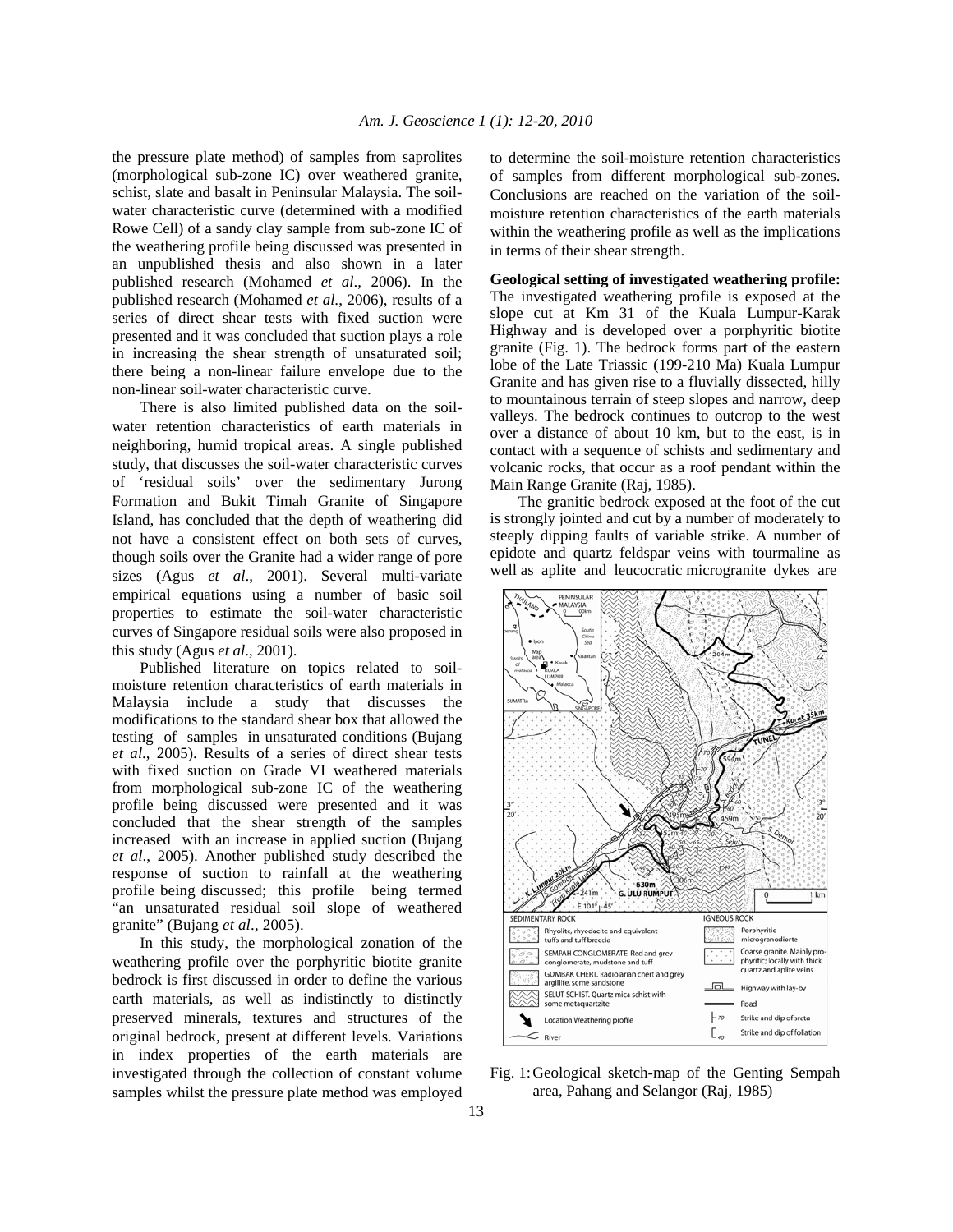## *Am. J. Geoscience 1 (1): 12-20, 2010*

|                                                                                                                                       | <b>Table 1:</b> Modal analysis of porphyfuld biolite grante |      |                                   |      |                                                                 |      |      |                 |  |
|---------------------------------------------------------------------------------------------------------------------------------------|-------------------------------------------------------------|------|-----------------------------------|------|-----------------------------------------------------------------|------|------|-----------------|--|
| Sample                                                                                                                                | Pheno-cryst A $(%)$                                         |      | Grd-mass $O(% )$ Grd-mass $A(% )$ |      | Grd-mass $P$ (%) Grd-mass $B$ (%) Recal, $Q$ (%) Recal, $A$ (%) |      |      | Recal. $P(\% )$ |  |
|                                                                                                                                       |                                                             | 26.8 | 29.1                              | 24.2 |                                                                 | 29.0 | 44.8 | 26.2            |  |
|                                                                                                                                       | າາ                                                          | 29.7 | ،4.6                              |      |                                                                 | 32.3 | 40.9 | 26.9            |  |
| Note: Grd-mass refers to Groundmass; Recal.: Recalculated to 100%; A: Alkali feldspar, B: Biotite; P: Plagioclase feldspar; Q: Quartz |                                                             |      |                                   |      |                                                                 |      |      |                 |  |

Table 1: Modal analysis of porphyritic biotite granite

Table 2: Main features of morphological sub-zones within the weathering profile over the prophyritic biotite granite

| Sub-zone    | Depth along slope (m) | Morphological features                                                                                                                                                                                                                     |
|-------------|-----------------------|--------------------------------------------------------------------------------------------------------------------------------------------------------------------------------------------------------------------------------------------|
| IA          | $0.0 - 0.84$          | Brownish yellow, porous, subangular blocky, sandy clay with many roots                                                                                                                                                                     |
| <b>IB</b>   | 0.84-2.76             | Reddish yellow, firm, subangular blocky, sandy clay with some roots                                                                                                                                                                        |
| IC          | 2.76-12.96            | Yellowish red, stiff to very stiff, subangular blocky, clayey sand. Indistinct relict quartz veins. Indistinct<br>to distinct, relict bedrock textures                                                                                     |
| <b>IIA</b>  | 12.96-17.28           | Yellowish red, friable, gravelly silty sand with thin bands and wedges of yellowish red, stiff gravelly sandy<br>clay. Distinct relict bedrock texture and quartz veins. Indistinct relict joint planes                                    |
| <b>IIB</b>  | 17.28-24.84           | Pinkish to yellowish, friable, gravelly silty sand with thin bands of yellowish red, gravelly silty sand<br>Distinct relict bedrock texture, quartz veins and joint planes. Indistinct relict fault planes. Some weathered<br>coreboulders |
| IC.         | 24.84-33.12           | Whitish to pinkish, friable, gravelly silty sand with distinct relict bedrock texture, quartz veins, joint and<br>fault planes. Many partly weathered and unweathered coreboulders present (<50% by area)                                  |
| <b>IID</b>  | 33.12-49.20           | Mainly partly weathered to unweathered, rounded coreboulders (>70% area) with thin to broad bands of<br>whitish to pinkish, friable, gravelly silty sand with distinct relict bedrock texture, quartz veins, joint and<br>fault planes     |
| <b>IIIA</b> | $49.2 - 54.0$         | Continuous granite bedrock outcrop with thin strips and wedges of whitish, friable, gravelly silty sand<br>along joint and fault planes                                                                                                    |
| <b>IIIB</b> | >54.00                | Continuous granite bedrock outcrop with thin strips of whitish, friable, gravelly silty sands along joint and<br>fault planes                                                                                                              |

also seen within the bedrock. The grey bedrock is medium to coarse grained and usually porphyritic with large alkali feldspar phenocrysts (up to 4cm in length). The essential minerals are quartz, alkali feldspar, plagioclase feldspar and biotite, whilst the accessory minerals include apatite, tourmaline and zircon. Quartz occurs as anhedral crystals, filling interstices in the groundmass and sometimes forms small phenocrysts. The alkali feldspars include microcline, orthoclase and perthites and occur both as phenocrysts and as fine to medium grained crystals in the groundmass. The alkali feldspars sometimes contain quartz, biotite and plagioclase inclusions. The plagioclase feldspars, of an albite to andesine composition, are usually found as euhedral to subhedral, fine to medium grained crystals in the groundmass and are often sericitized. The biotites occur as fine to medium grained, generally euhedral crystals and are found both as disseminated grains and as aggregates within the bedrock material. Close to the faults, hydrothermal alteration of the plagioclase feldspar and biotite grains has occurred. Modal analyses of the granitic bedrock are shown in Table 1.

**Morphological zonation of the weathering profile:**  Field inspection of the exposed weathering profile shows lateral and vertical variations in the degree of preservation of the minerals, textures and structures of the original granitic bedrock. Morphological criteria, including the color and texture of the weathered materials, the degree of preservation of the original bedrock textures and structures, the extent of alteration of original bedrock minerals and the percentage

occurrence of litho-relicts (coreboulders), allowed differentiation of three broad Zones and several subzones within the weathering profile (Fig. 2 and Table 2). These morphological zones and sub-zones can be correlated with rock mass weathering grades as discussed in an earlier study (Raj, 1985). It is to be noted that the author prefers the morphological zonation of the weathering profile rather than the assignment of rock mass weathering grades as the morphological zonation allows recognition of relict bedrock structures; a feature of importance in discussions on the stability of slopes excavated in the earth materials of weathering profiles (Raj, 1985).

 The topmost morphological Zone 1 (Grade 6) is up to 12 m thick and consists of completely weathered bedrock materials that indistinctly preserve the textures, but not structures, of the original bedrock. The weathered materials have resulted from the operation of both geochemical and pedochemical weathering processes and can be separated into an upper, sandy clay IA soil horizon (~0.8 m thick), an intermediate, firm, sandy clay IB soil horizon  $(-2 \text{ m thick})$  and a lower, stiff to very stiff, clayey sand, IC soil horizon (or saprolite) (up to 10 m thick).

 The intermediate morphological Zone II (Grades 3, 4 and 5) is up to 30 m thick and consists of *in situ* moderately to highly weathered bedrock materials that indistinctly to distinctly preserve the minerals, textures and structures of the original bedrock; the degree of preservation increasing with depth. This Zone can be separated into four sub-zones; the top two sub-zones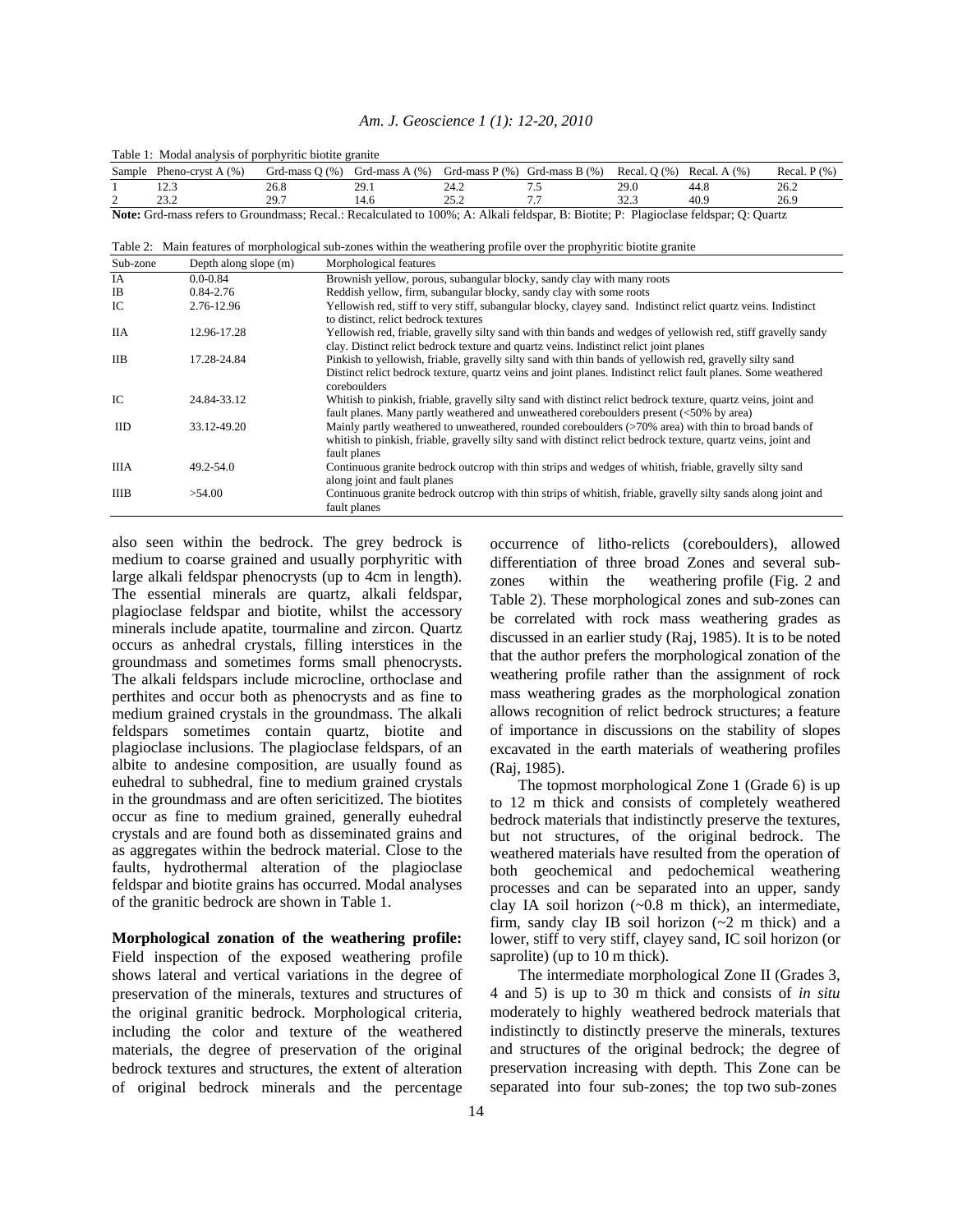

Fig. 2: Schematic sketch showing the main features of morphological zones and sub-zones within the weathering profile over the porphyritic biotite granite

IIA and IIB consisting mainly of friable, gravelly silty sands with distinct relict bedrock textures and quartz veins, but indistinct relict fracture planes. The upper IIA sub-zone is up to 6m thick and devoid of coreboulders, whilst the lower IIB sub-zone is some 7 m thick and contains a few weathered coreboulders. In the lower sub-zones IIC and IID, unweathered coreboulders are prominent and separated by thin to broad, bands of friable, gravelly silty sands showing distinct relict bedrock textures and structures. Unweathered coreboulders form up to some 50% by area of sub-zone IIC  $(\sim 8 \text{ m thick})$ , but constitute more than 70% of the lower IID sub-zone.

 The bottom morphological Zone III (Grade 2) is distinct from Zone II and consists of a continuous bedrock outcrop with effects of weathering along and between, structural discontinuity planes. An upper IIIA sub-zone  $(-5 \text{ m thick})$  can be distinguished where effects of weathering are seen as narrow to broad, strips and wedges of friable, gravelly silty sands with distinct relict bedrock textures and structures, whilst in the lower IIIB sub-zone, weathering effects are only marked by thin strips of friable, gravelly silty sands along discontinuity planes.

 The morphological zones and sub-zones are developed approximately parallel to the overlying ground surface; being of maximum thickness below the ridge crest and thinning towards the valley sides. The continuous granitic bedrock outcrop of Zone III has required the use of explosives for its excavation, though this has not been the case for the earth materials of morphological Zones I and II, except for a few large coreboulders. Morphological Zones I and II thus represent the 'residual soil' over the bedrock according to the definition in the USBR Earth Manual (United States Bureau of Reclamation, 1974).

#### **MATERIALS AND METHODS**

 In order to better describe the weathering profile, constant volume samples were collected at different depths (Fig. 3) to determine the index properties of weathered materials that can be classified as 'soil' in the engineering sense (Terzaghi and Peck, 1948). These samples were collected with brass tubes of 4 cm length and 7.6 cm internal diameter; the tubes having a constant wall thickness of 0.3 cm except at one end where the lower half tapered to a thickness of 0.15 cm to provide a cutting edge. A single brass tube was first driven into the soil by hammering gently on its top until the top was flush with the ground surface. A second brass tube, with its cutting edge facing upwards, was then placed on the top of the first tube which was then driven deeper into the soil by gently hammering on the top of the second tube; a piece of wood being placed over the second tube to minimize damage to the tube and disturbance of the sample. Both tubes were then dug out from the ground by excavating the soil surrounding and underlying the tubes. The upper tube was then gently removed to leave the lower tube with the sample which was then trimmed and sealed with rubber discs that were held in place by screwed-on metal plates. Prior to sampling, the tubes were externally greased to facilitate entry into the soil, whilst materials on the slope were excavated to a depth of some 0.5 m to minimize surface disturbance. Prior to sampling, the soil was also trimmed into an approximately cylindrical shape, slightly larger than the tube diameter, to reduce lateral compaction. The sealed tubes were taken to the laboratory where the samples were extracted and their bulk and dry densities as well as moisture contents determined. Specific gravity determinations of the solid mineral grains and particle size distributions of the samples, as well as the plastic and liquid limits of the fine fractions were then determined according to standard methods (American Society For Testing Materials, 1970).

 Samples for determination of the soil-moisture retention curves (using the pressure plate method) were also collected in the same way as those for determination of the index properties. Samples from the sealed tubes were extracted in the laboratory and cut into 5 pieces of about similar volumes which were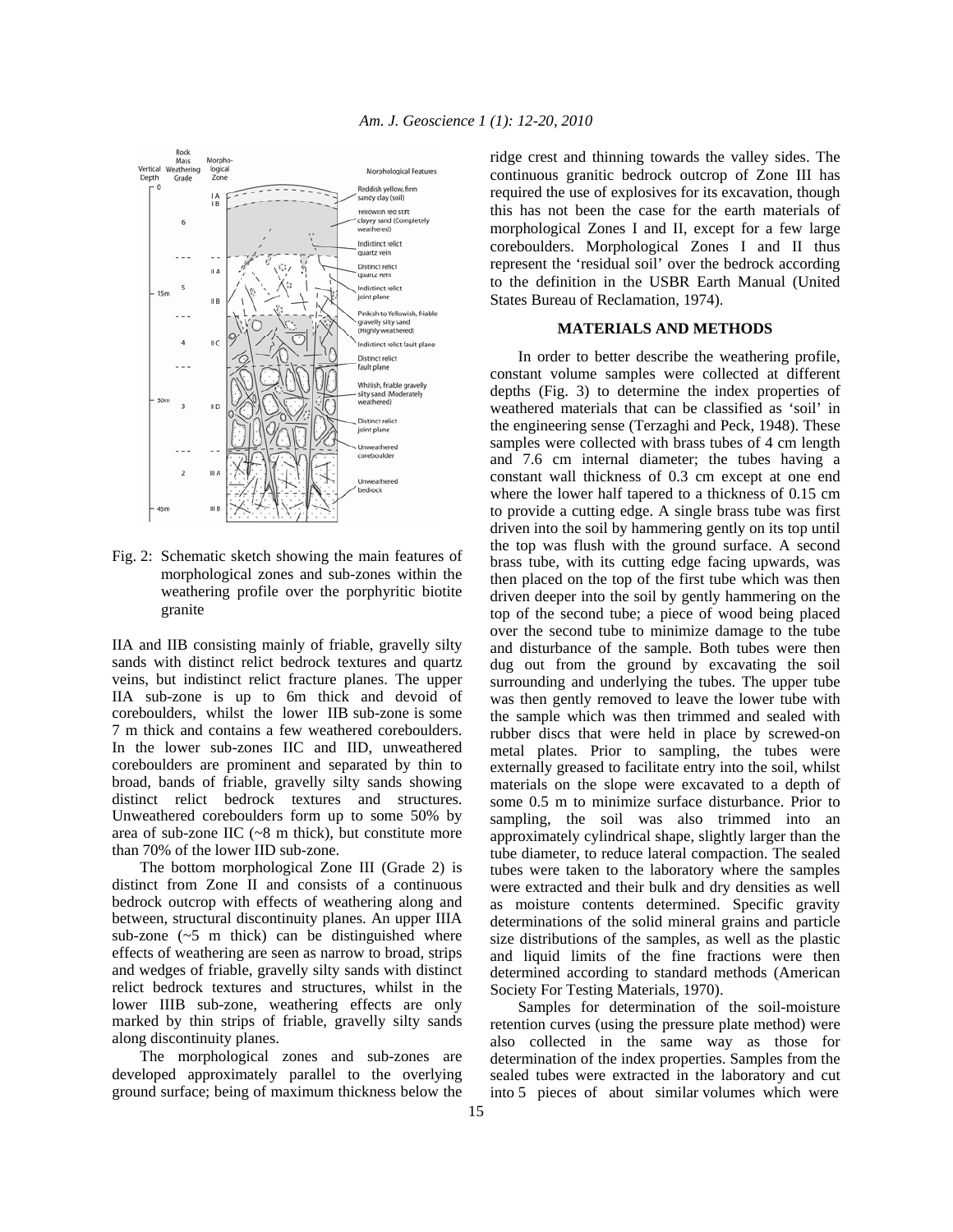

Fig. 3: Sample locations and lateral extensions of morphological zones and sub-zones within the weathering profile over the porphyirtic biotite granite

then saturated with water by placing them on a wire gauze in a tray of water; the water level just touching the base of the samples. For complete saturation, the samples were left to stand overnight. The moisture content of one of the five saturated samples was determined, whilst the remaining four saturated samples were placed on water saturated ceramic porous plates in four separate chambers. The air pressures in the pressure chambers were then adjusted to subject the samples to different pressures; the lower side of the porous plates being exposed to atmospheric pressure. The pressures were kept constant for one week until the overflow of excess water had stopped. After release of the pressures, the samples were removed and their moisture contents then determined. The pressure plate tests were carried out at the Soils Laboratory of the then University Pertanian Malaysia (now University Putra Malaysia) where such tests were being routinely conducted for agricultural soil surveys. Results of the tests were thus provided in terms of gravimetic moisture contents and pF suction units; the pF value being the 10-base logarithm of suction in centimeters of water column h, i.e.,  $pF = log_{10}(-h)$ .

 Soil suction or soil moisture tension, which is a negative pressure, is the most important soil moisture characteristic for a growing plant and is usually defined in units of bars (where  $1 \text{ bar} = 100 \text{ kPa}$ ). A saturated soil has a soil moisture tension of about 0.001 bars or less, whilst at field capacity, most soils have a soil moisture tension between 0.05 and 0.33 bars; field capacity being defined as the level of soil moisture left in the soil after drainage of gravitational water which frequently takes a few days to drain through the soil profile. The wilting point, which is defined as the soil moisture content where most plants cannot exert enough force to remove water from small pores in the soils, is at about 15 bars soil moisture tension for most agronomic crops. Water, held between field capacity and the wilting point is available for plant use, whilst capillary water held in the soil beyond the wilting point can only be removed by evaporation (Mohamed *et al*., 2006). In view of these relationships, results of soilwater retention curves are also often expressed in terms of 'quick' and 'slow' drainage pores as well as 'storage' pores; these values being determined from the following equations:

Quick drainage pores  $(\% )$  = Moisture content (pF 0.0)moisture content (pF 2.0)

Slow drainage pores  $(\% )$  = Moisture content (pF 2.0)moisture content (pF 2.54)

Storage pores  $(\%)$  = Moisture content (pF 2.54)moisture content (pF 4.19)

## **RESULTS**

 Index properties of earth materials ('soil') within the weathering profile show vertical variations and demarcate more clearly the different morphological zones and sub-zones (Table 3). Specific gravity values of the solid mineral grains, however, do not show much variation, ranging from 2.59-2.63; a range that is not unexpected in view of the weathered and original, bedrock minerals present, that include kaolinite, sericite, biotite, quartz, alkali and plagioclase feldspars (Raj, 1985).

 The earth materials of morphological Zone I are quite distinct from those of Zone II, being characterized by large clay and silt contents in contrast to the large sand and silt contents of Zone II. Sub-zones (horizons) IA and IB furthermore, are characterized by sandy clays of low densities  $(1.0-1.3 \text{ g cm}^{-3})$ dry density) and high porosities (>50%), whilst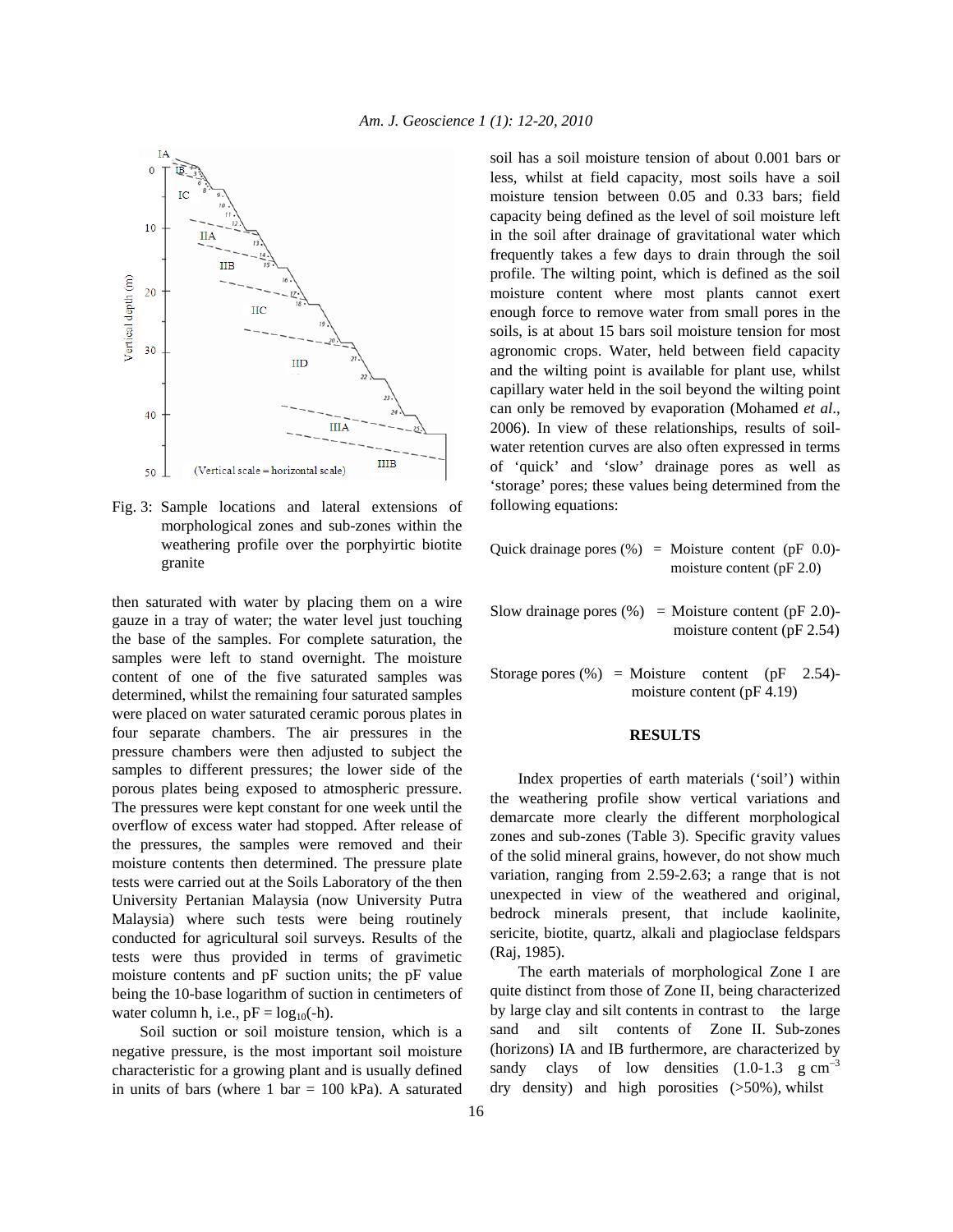| Am. J. Geoscience 1 (1): 12-20, 2010 |  |  |  |
|--------------------------------------|--|--|--|
|--------------------------------------|--|--|--|

| Sampling         | Morpho-      |                     | <b>Bulk</b> density | Dry density   |              | Plastic | Liquid    | Clay | Silt | Sand | Gravel         |
|------------------|--------------|---------------------|---------------------|---------------|--------------|---------|-----------|------|------|------|----------------|
| point            | logical zone | <b>SG Particles</b> | $(g cm^{-3})$       | $(g cm^{-3})$ | Porosity (%) | limit   | limit (%) | (% ) | (% ) | (% ) | (% )           |
|                  | IA           | 2.59                | 1.25                | 1.00          | 61           | 35      | 73        | 52   | 6    | 42   | $\mathbf{0}$   |
| $\boldsymbol{2}$ | IB           | 2.59                | 1.49                | 1.21          | 53           | 35      | 73        | 52   | 8    | 40   | $\overline{0}$ |
| 3                | IB           | 2.59                | 1.55                | 1.23          | 52           | 36      | 74        | 44   | 17   | 39   | $\theta$       |
| 4                | IB           | 2.59                | 1.57                | 1.23          | 53           | 38      | 82        | 52   | 13   | 35   | $\Omega$       |
| 5                | IB           | 2.59                | 1.67                | 1.35          | 48           | 37      | 82        | 48   | 14   | 37   |                |
| 6                | IC           | 2.61                | 1.89                | 1.67          | 36           | 38      | 84        | 30   | 14   | 55   |                |
| 7                | IC           | 2.63                | 1.79                | 1.55          | 41           | 37      | 85        | 30   | 17   | 44   | 9              |
| 8                | IC           | 2.63                | 1.88                | 1.63          | 38           | 33      | 76        | 26   | 22   | 47   | 5              |
| 9                | IC           | 2.63                | 1.79                | 1.61          | 39           | 35      | 69        | 23   | 22   | 48   |                |
| 10               | IC           | 2.63                | 1.87                | 1.69          | 36           | 34      | 69        | 19   | 24   | 48   | 9              |
| 11               | IC           | 2.62                | 1.81                | 1.63          | 38           | 34      | 67        | 13   | 27   | 45   | 15             |
| 12               | IC           | 2.61                | 1.90                | 1.63          | 38           | 35      | 55        | 15   | 33   | 44   | 8              |
| 13               | <b>IIA</b>   | 2.59                | 1.44                | 1.27          | 51           | 33      | 60        | 6    | 18   | 64   | 12             |
| 14               | IIА          | 2.60                | 1.44                | 1.29          | 51           | 40      | ind       | 9    | 25   | 60   | 6              |
| 15               | IIB          | 2.60                | 1.56                | 1.38          | 47           | 39      | ind       | 9    | 23   | 63   | 5              |
| 16               | IIB          | 2.60                | 1.46                | 1.29          | 50           | 41      | ind       | 8    | 20   | 62   | 10             |
| 17               | IIB          | 2.60                | 1.40                | 1.28          | 51           | 43      | ind       | 3    | 26   | 61   | 10             |
| 18               | IIC          | 2.53                | 1.32                | 1.15          | 55           | 40      | ind       | 10   | 29   | 50   | 11             |
| 19               | IIС          | 2.53                | 1.30                | 1.15          | 55           | 44      | ind       | 5    | 25   | 63   | 7              |
| 20               | IIC          | 2.59                | 1.38                | 1.28          | 50           | 42      | ind       | 7    | 25   | 51   | 17             |
| 21               | IID          | 2.63                | 1.49                | 1.35          | 49           | 42      | ind       | 6    | 25   | 66   | 3              |
| 22               | IID          | 2.59                | 1.51                | 1.35          | 48           | 36      | ind       | 5    | 22   | 57   | 16             |
| 23               | IID          | 2.61                | 1.51                | 1.42          | 46           | 37      | ind       | 5    | 15   | 64   | 16             |
| 24               | IID          | 2.59                | 1.54                | 1.44          | 45           | 37      | ind       | 3    | 17   | 72   | 8              |
| 25               | IID          | 2.60                | 1.50                | 1.41          | 46           | 27      | ind       | 6    | 12   | 79   | 3              |

Table 3: Index properties of earth materials in the weathering profile over the porphyritic biotite granite

**Note:** SG: Specific Gravity of soil particles; ind: indeterminate with Casagrande apparatus

|  |  |  |  | Table 4: Moisture contents at different suctions of earth materials from the weathering profile over the porphyritic biotite granite |
|--|--|--|--|--------------------------------------------------------------------------------------------------------------------------------------|
|  |  |  |  |                                                                                                                                      |

|    |                                       | $pF(0)$ kPa) | pF1(0.98 kPa) | pF 2(9.8 kPa) | pF 2.54 (33 kPa) | pF 4.19(1500 kPa) |
|----|---------------------------------------|--------------|---------------|---------------|------------------|-------------------|
|    | Sampling point Morphological sub-zone | (% )         | (%)           | (% )          | (% )             | (%)               |
| 8  |                                       | 34.50        | 29.25         | 27.35         | 20.2             | 17.95             |
| 15 | IІB                                   | 32.00        | 28.25         | 18.3          | 15.1             | 6.35              |
| 17 | IІB                                   | 31.00        | 30.30         | 20.0          | 14.0             | 7.60              |
| 22 | IID                                   | 26.80        | 23.55         | 17.5          | 13.3             | 3.90              |
| 25 | IID                                   | 21.85        | 18.90         | 11.8          | 7.8              | 2.75              |

sub-zone IC is characterized by clayey sands of high densities (dry density >1.55  $\text{g cm}^{-3}$ ) and low porosities (36-41%). This difference is expected in view of the fact that the earth materials of sub-zones IA and IB represent the "solum proper" or "layer of active soil formation", whilst sub-zone IC forms the saprolite (or parent material) for the over-lying soil horizons and has thus been influenced by processes of both geochemical and pedochemical weathering (Carrol, 1970). The high clay contents in sub-zone IC thus result from not only the alteration of bedrock minerals but also from the illuviation of clays from the over-lying soil horizons. The fine fractions of earth materials in Zone I yield plastic limits of around 37% and liquid limits between 67 and 85%, moisture content; values that reflect the presence of kaolinite (whose presence is confirmed by X-ray diffractograms) (Raj, 1985).

 The earth materials (gravelly sandy silts) of morphological Zone II also show variations in texture with depth; there being a gradual increase in clay and silt fractions up the weathering profile, but a corresponding decrease in the sand fractions. These variations in texture reflect increasing effects of geochemical weathering processes up the profile with X-ray diffractograms showing kaolinite to be the only clay mineral present in sub-zones IIA and IIB, but kaolinite and sericite to be present in sub-zones IIC and IID (Raj, 1985). The Zone II earth materials also show variable densities and porosities; dry density ranging from 1.15-1.44 g  $cm^{-3}$  and porosity ranging from 45-51%. There is, however a gradual increase in porosity and a decrease in density, up the weathering profile (thus reflecting increasing effects of weathering processes) with porosities of 45 and 51%, as well as dry densities of 1.50 and 1.28,  $g \text{ cm}^{-3}$ , in sub-zones IID and IIA, respectively. The high silt contents in the fine fractions of the Zone II earth materials furthermore, prevent realistic determination of the Liquid Limits employing the Casagrande apparatus (American Society For Testing Materials, 1970).

 Textural variations within the weathering profile are also reflected in the results of the soil-moisture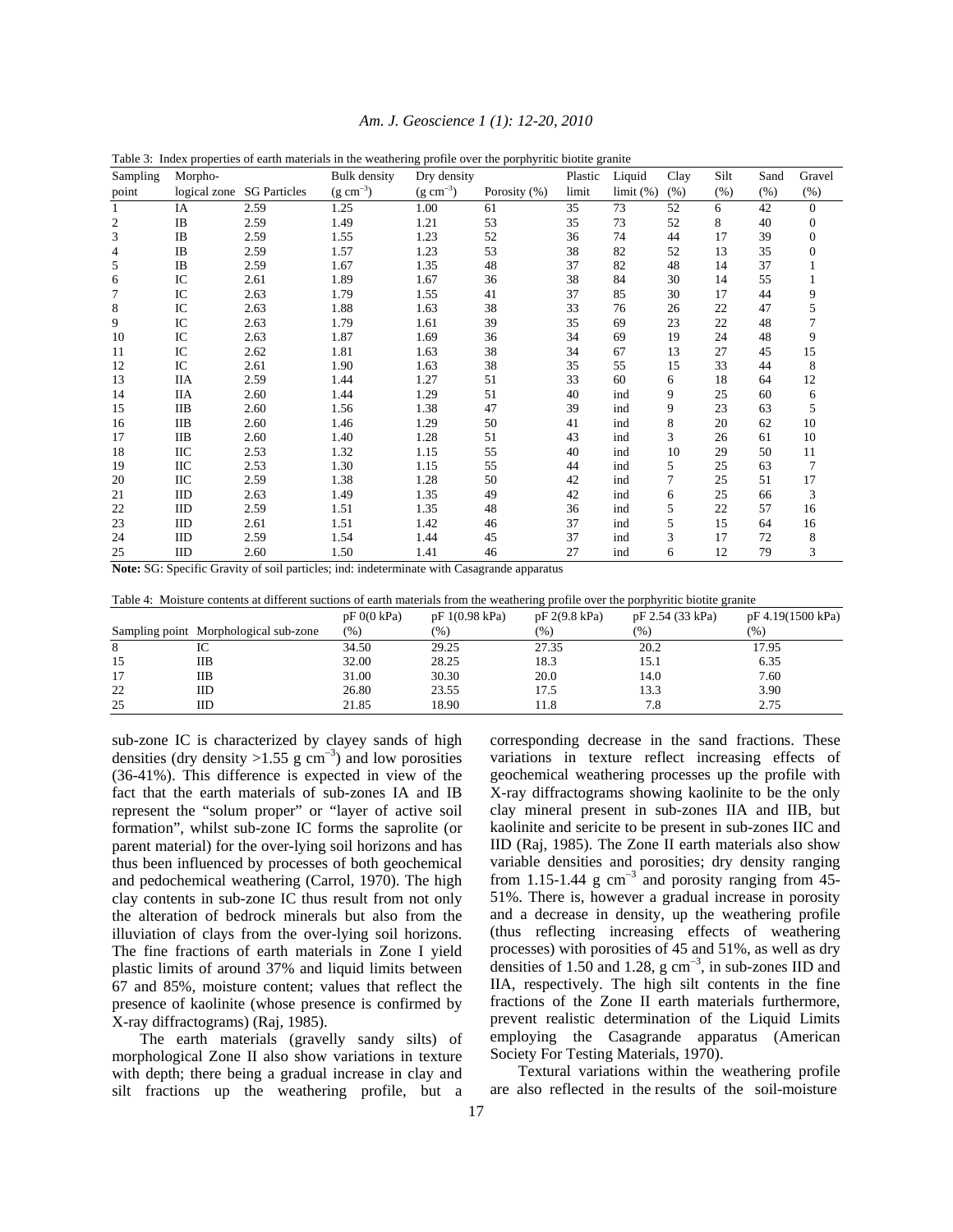Table 5: Volume percentages of drainage and storage pores in earth materials from the weathering profile over the porphyritic biotite granite Sampling point Morphological sub-zone Quick drainage pores (%) Slow drainage pores (%) Total drainage pores (%) Storage pores (%) 8 IC 7.15 7.15 14.30 2.25

|                     | $\mathbf{\sigma}$ | ________<br>. |      |       | .    |
|---------------------|-------------------|---------------|------|-------|------|
|                     | IC                | 7.15          | 7.15 | 14.30 | 2.25 |
| <b>I</b> J          | <b>IIB</b>        | 13.70         | 3.20 | 16.90 | 8.75 |
| $\overline{1}$      | <b>IIB</b>        | 11.00         | 6.00 | 17.00 | 6.00 |
| $\mathcal{D}$<br>∠∠ | IID               | 9.30          | 4.20 | 13.50 | 9.40 |
| 25                  | IID               | 10.05         | 4.00 | 14.05 | 5.05 |



Fig. 4: Soil-moisture retention curves of earth materials in the weathering profile over the porphyritic biotite granite

retention curves (Table 4 and Fig. 4). The clayey sand from sub-zone IC shows increasing values of suction from 0-4.19 pF  $(0-1,500 \text{ kPa})$  with decreasing moisture contents from 35-18%, whilst the gravelly silty sands from sub-zones IIB and IID, show similar increasing values of suction but with decreasing moisture contents from 32% to about 7% and from 25% to about 4%, respectively. At the maximum suction of pF 4.19 measured furthermore, the moisture content in the subzone IIB samples is about 7% whilst that in the subzone IID samples is about 4% and that in the sub-zone IC samples is about 18%. As moisture contents lower than the value at saturation give rise to suction (or negative pore water pressures), it is expected that the earth materials of sub-zone IC will have higher shear strengths (being cohesive) in comparison with the earth materials from sub-zones IIB and IID that maybe termed 'cohesionless' soils.

 Textural variations in the weathering profile also give rise to distinct differences in the volumes of 'drainage' and 'storage' pores calculated from the results of the soil-moisture retention curves (Table 5). The large drop in moisture content (about 11%) for samples from sub-zones IIB and IID between suctions of pf 0 and pF 2 indicates the presence of a large volume of 'quick drainage pores' in contrast to the sample from sub-zone IC which shows a smaller drop of some 7% for the same values of suction. The volume of slow drainage pores for all samples, however, appears to be about the same with somewhat similar drops in moisture content of between 5 and 7% between suctions of pF 2 and pF 2.54. The volume of storage pores is also distinctly different with the samples of sub-zones IIB and IID showing much larger values than the sample from sub-zone IC.

## **DISCUSSION**

 From the results just described, it is clear that there is a vertical variation in the earth materials present and original bedrock minerals, textures and structures preserved, at different levels within the weathering profile; the variations reflecting the increasing effects of geochemical and pedochemical weathering processes up the profile. Discussions on the index properties and soil-water retention capacities, of earth materials within the weathering profile (and residual soil) have therefore, to be carried out with reference to the locations of samples. Discussions without reference to the locations of samples in the weathering profiles and residual soils of humid tropical areas can therefore, be misleading given the considerable variation in textures and other features within them.

 Results of the soil-moisture retention curves show variations with location of samples; a feature that is supported by a study involving the daily measurements of suction, moisture and temperature as well as rainfall, between 25/01/1992 and 12/05/1992 at depths of 30, 92 and 124 cm in morphological sub-zones IC, IIA, IIB and IIC of the weathering profile being discussed (Ali *et al*., 2005; Bujang *et al*., 2005). The study showed the value of suction to vary with depth and soil weathering grade; earth materials of sub-zone IC generally having the highest values of suction and those of sub-zone IIC having the lowest values. These differences in suction were attributed to differences in infiltration rates; subzone IC having the slowest rates and sub-zone IIC having the fastest rates (Bujang *et al*., 2005). The present study has shown that there are differences in the volumes of the 'quick drainage' pores present in the earth materials at different levels of the weathering profile; a feature which influences the rate of infiltration of rainwater into and rate of percolation of water through, the earth materials. In view of differences in the volumes of the 'quick drainage' pores, it is expected that the earth materials of sub-zone IC will have the lowest rates of infiltration and percolation, whilst those of sub-zones IIA and IIB will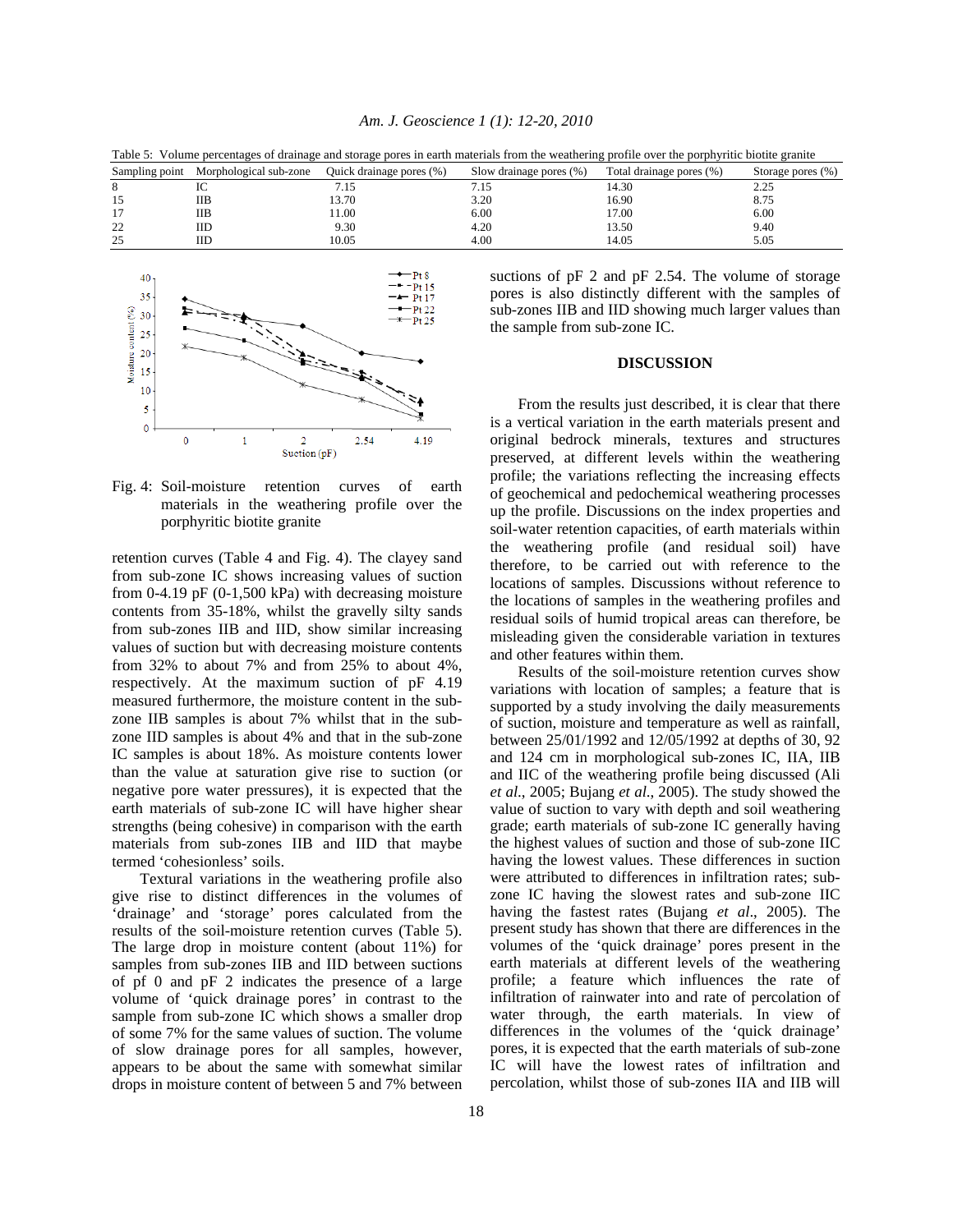be of intermediate values and those of sub-zones IIC and IID have the fastest rates.

 Differences in the volumes of the 'drainage' pores furthermore, can be correlated with the types of failures that have occurred at slope cuts excavated in similar weathered materials in the granitic bedrock areas of Peninsular Malaysia. A published study has noted that most of the failures occur during, or following, short periods (<3 h) of intense rainfall, or longer periods  $(>1$  day) with somewhat continuous rainfall; the failures often occurring when total daily rainfall exceeds 70 mm (Raj, 2003). Failures (earth falls and shallow slips) involving earth materials from morphological Zone I (with relatively low volumes of 'drainage' pores) have been preceded by the development of tension and desiccation, cracks that have increased their infiltration rates, whilst the failures (slumps, slump-flows and flow-slides) involving earth materials from morphological Zone II (with relatively large volumes of 'drainage' pores) have occurred without the development of desiccation cracks (Raj, 2003).

 The soil-moisture retention curves finally show that the earth materials in the weathering profile experience increasing suction (or negative pore water pressures) with decreasing moisture contents (less than the value at saturation), i.e., when they desaturate (Vanapalli *et al*., 1996; Mohamed *et al*., 2006). Suction within unsaturated or partly saturated soils is an most important phenomenon that can be said to enhance the shear strength of the soils (Vanapalli *et al*., 1996); some authors considering suction to act as 'apparent cohesion (Lumb, 1975)'. In view of the vertical variations in the soil-moisture retention characteristics shown by this study, it is expected that there will be vertical variations in the role of suction in contributing to the shear strengths of the earth materials within the weathering profile. This feature is exemplified in the failures that have occurred at other slope cuts excavated in similar weathered materials in the granitic bedrock areas of Peninsular Malaysia (Raj, 2003). Failures involving the 'cohesive' earth materials of morphological Zone I have mostly occurred at cuts with steep overall slope angles (>60°), whereas failures involving the 'cohesionless' earth materials of morphological Zone II have occurred at cuts of moderate to steep overall slope angles (>45°) (Raj, 2003).

### **CONCLUSION**

 It is concluded that there is a vertical variation in the earth materials present, as well as original bedrock minerals, textures and structures preserved, at different levels within the weathering profile; the variations reflecting the increasing effects of geochemical and pedochemical weathering processes up the profile. The

weathering profile can be differentiated into three broad morphological zones and several sub-zones that can be correlated with rock mass weathering grades. The topmost Zone I (Grade 6) is some 12m thick and comprises completely weathered bedrock materials (mainly stiff, clayey sand) with indistinct relict bedrock textures. The intermediate Zone II (Grade 3-5) is about 30 m thick and consists of *in situ,* moderately to highly weathered bedrock materials (mostly friable, gravelly silty sands and coreboulders) that indistinctly to distinctly preserve the original bedrock minerals, textures and structures; the degree of preservation increasing with depth. The bottom Zone III (Grade 2) consists of continuous bedrock with effects of weathering only along and between structural discontinuity planes; the earth materials of Zones I and II thus representing the residual soil over bedrock. Constant volume samples show a general increase in porosity, silt and clay fractions up the weathering profile, but a corresponding decrease in the sand and gravel fractions with sub-zone IC having the highest density and lowest porosity.

 Soil-moisture retention curves, determined with the pressure plate method, show increasing suctions from 0- 4.19 pF (0 to  $-1,500$  kPa) with decreasing moisture contents of 35-18% for sub-zone IC samples, 32-7% for sub-zone IIB samples and some 25-4% for sub-zone IID samples. These soil-moisture retention variations reflect textural differences and point to the inherent role of suction in the unsaturated earth materials. Differences in the volumes of calculated drainage and storage pores indicate that the earth materials of sub-zone IC will have the lowest rates of infiltration and percolation, whilst those of sub-zone IID will have the fastest rates and those from sub-zone IIB, intermediate rates.

# **ACKNOWLEDGEMENT**

 Financial support for the preparation of this research from the University of Malaya Research Grant 043/09AFR is gratefully acknowledged.

### **REFERENCES**

- Agus, S.S., E.C. Leong and H. Rahardjo, 2001. Soilwater characteristic curves of Singapore residual soils. Geotech. Geol. Eng., 19: 285-309. DOI: 10.1023/A:1013175913679
- Ali, F.H.j., B.B.K. Huat and T.H. Low, 2005. Infiltration characteristics of granitic residual soil of various weathering grades. Am. J. Environ. Sci., 1: 64-68. ISSN: 1553-345X
- American Society For Testing Materials, 1970. Special Procedures For Testing Soil And Rock For Engineering Purposes. Spec. Publ. 479, A.S.T.M., Philadephia, ISBN: 0-8031-0054-x, pp: 630.